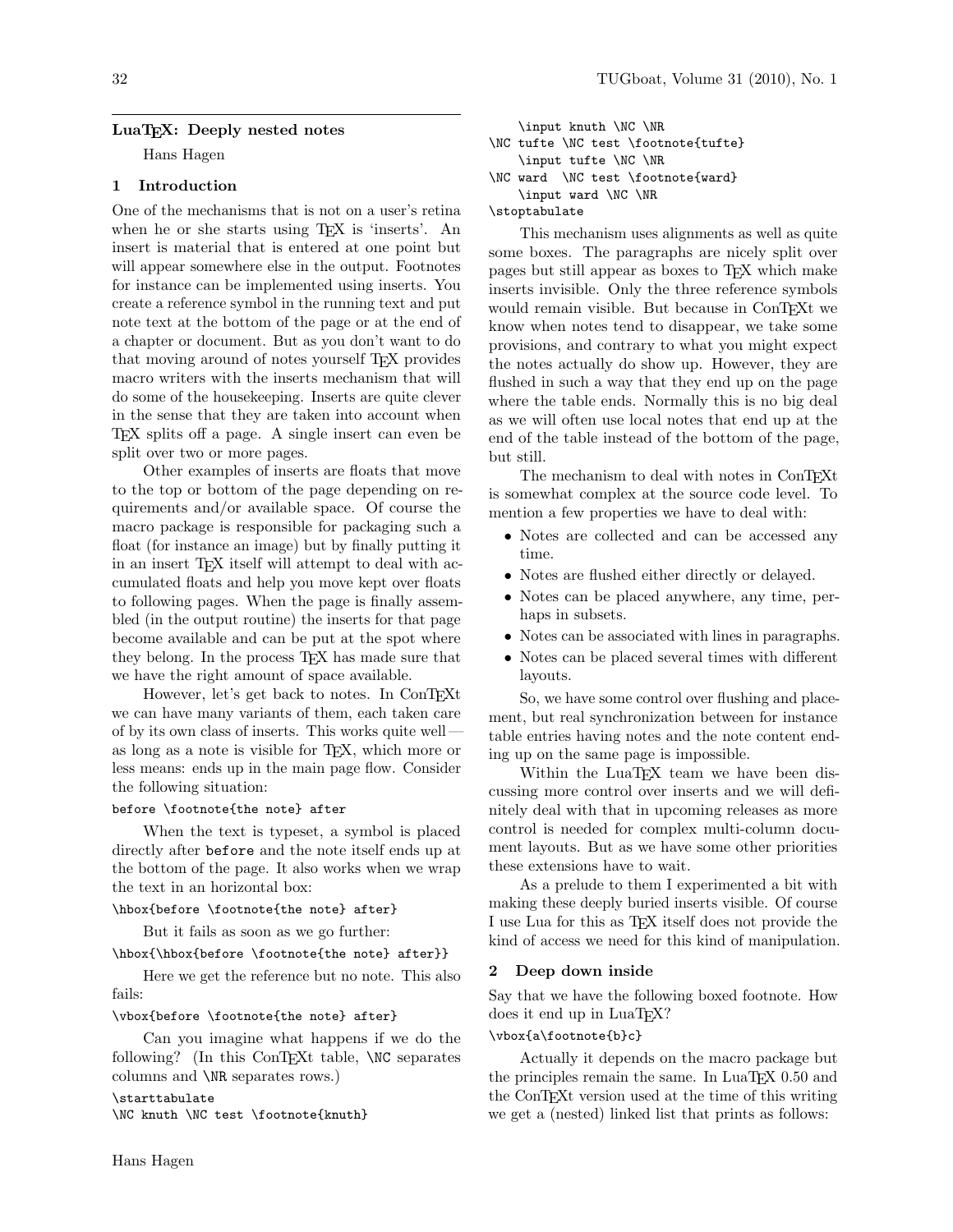```
<node 26 < 862 > nil : vlist 0>
 <node 401 < 838 > 507 : hlist 1>
   \text{630} < 611 > 580 : whatsit 6>
   \text{611} < 580 > 493: hlist 0>
   <node 580 < 493 > 653 : glyph 256>
   <node 493 < 653 > 797 : penalty 0>
   <node 653 < 797 > 424 : kern 1>
   <node 797 < 424 > 826 : hlist 2>
     <node 445 < 563 > nil : hlist 2>
       <node 420 < 817 > 821 : whatsit 35>
       <node 817 < 821 > nil : glyph 256>
   <node 507 < 826 > 1272 : kern 1>
   <node 826 < 1272 > 1333 : glyph 256>
   <node 1272 < 1333 > 830 : penalty 0>
   <node 1333 < 830 > 888 : glue 15>
   <node 830 < 888 > nil : glue 9>
 <node 838 < 507 > nil : ins 131>
```
The numbers are internal references to the node memory pool. Each line represents a node:

<node prev\_index < index > next\_index : type subtype>

The whatsits carry directional information and the deeply nested hlist is the note symbol. If we forget about whatsits, kerns and penalties, we can simplify the listing to:

```
<node 26 < 862 > nil : vlist 0>
 <node 401 < 838 > 507 : hlist 1>
   <node 580 < 493 > 653 : glyph 256>
   <node 797 < 424 > 826 : hlist 2>
     <node 445 < 563 > nil : hlist 2>
       <node 817 < 821 > nil : glyph 256>
   <node 826 < 1272 > 1333 : glyph 256>
 <node 838 < 507 > nil : ins 131>
```
So, we have a vlist (the \vbox), which has one line being a hlist. Inside we have a glyph (the 'a') followed by the raised symbol (the  $(1)$ ) and next comes the second glyph (the 'b'). But watch how the insert ends up at the end of the line. Although the insert will not show up in the document, it sits there waiting to be used. So we have:

```
<node 26 < 862 > nil : vlist 0>
 <node 401 < 838 > 507 : hlist 1>
 <node 838 < 507 > nil : ins 131>
   but we need:
<node 26 < 862 > nil : vlist 0>
 <node 401 < 838 > 507 : hlist 1>
<node 838 < 507 > nil : ins 131>
```
Now, we could use the fact that inserts end up at the end of the line, but as we need to recursively identify them anyway, we cannot actually use this fact to optimize the code.

In case you wonder how multiple inserts look, here is an example:

#### \vbox{a\footnote{b}\footnote{c}d}

This boils down to:

```
<node 26 < 1324 > nil : vlist 0>
 <node 401 < 1348 > 507 : hlist 1>
 <node 1348 < 507 > 457 : ins 131>
 <node 507 < 457 > nil : ins 131>
```
And in case you wonder what more can end up at the end, vertically adjusted material (\vadjust) as well as marks (\mark) also get this treatment.

#### \vbox{a\footnote{b}\vadjust{c}% \footnote{d}e\mark{f}}

As you see, we start with the line itself, followed by a mixture of inserts and vertical adjusted content (that will be placed before that line). This trace also shows the list 2 levels deep.

| $\zeta$ node 26 < 1324 > nil : vlist 0> |  |  |  |                                                              |
|-----------------------------------------|--|--|--|--------------------------------------------------------------|
|                                         |  |  |  | $\zeta$ node 401 < 1348 > 507 : hlist 1>                     |
|                                         |  |  |  | $\zeta$ node 1348 $\zeta$ 507 $>$ 862 : ins 131 >            |
|                                         |  |  |  | $\lambda$ <node 507="" 862="" <=""> 240 : hlist 1&gt;</node> |
|                                         |  |  |  | $\zeta$ node 862 $\zeta$ 240 $>$ 2288 : ins 131 >            |
|                                         |  |  |  | $\lambda$ <node 2288="" 240="" <=""> nil : mark 0&gt;</node> |

Currently vadjust nodes have the same subtype as an ordinary hlist but in LuaTEX versions beyond 0.50 they will have a dedicated subtype.

We can summarize the pattern of one 'line' in a vertical list as:

#### [hlist][insertmarkvadjust]\*[penaltyglue]+

In case you wonder what happens with for instance specials, literals (and other whatsits): these end up in the hlist that holds the line. Only inserts, marks and vadjusts migrate to the outer level, but as they stay inside the vlist, they are not visible to the page builder unless we're dealing with the main vertical list. Compare:

this is a regular paragraph possibly with inserts and they will be visible as the lines are appended to the main vertical list \par with:

but \vbox {this is a nested paragraph where inserts will stay with the box} and not migrate here \par

So much for the details; let's move on to how we can get around this phenomenon.

### 3 Some LuaTEX magic

The following code is just the first variant I made; ConTEXt ships with a more extensive variant. Also, in ConTEXt this is part of a larger suite of manipulative actions but it does not make much sense (at least not now) to discuss this framework here.

We start with defining a couple of convenient shortcuts.

```
local hlist = node.id('hlist')
local vlist = node.id('vlist')
local ins = node.id('ins')
```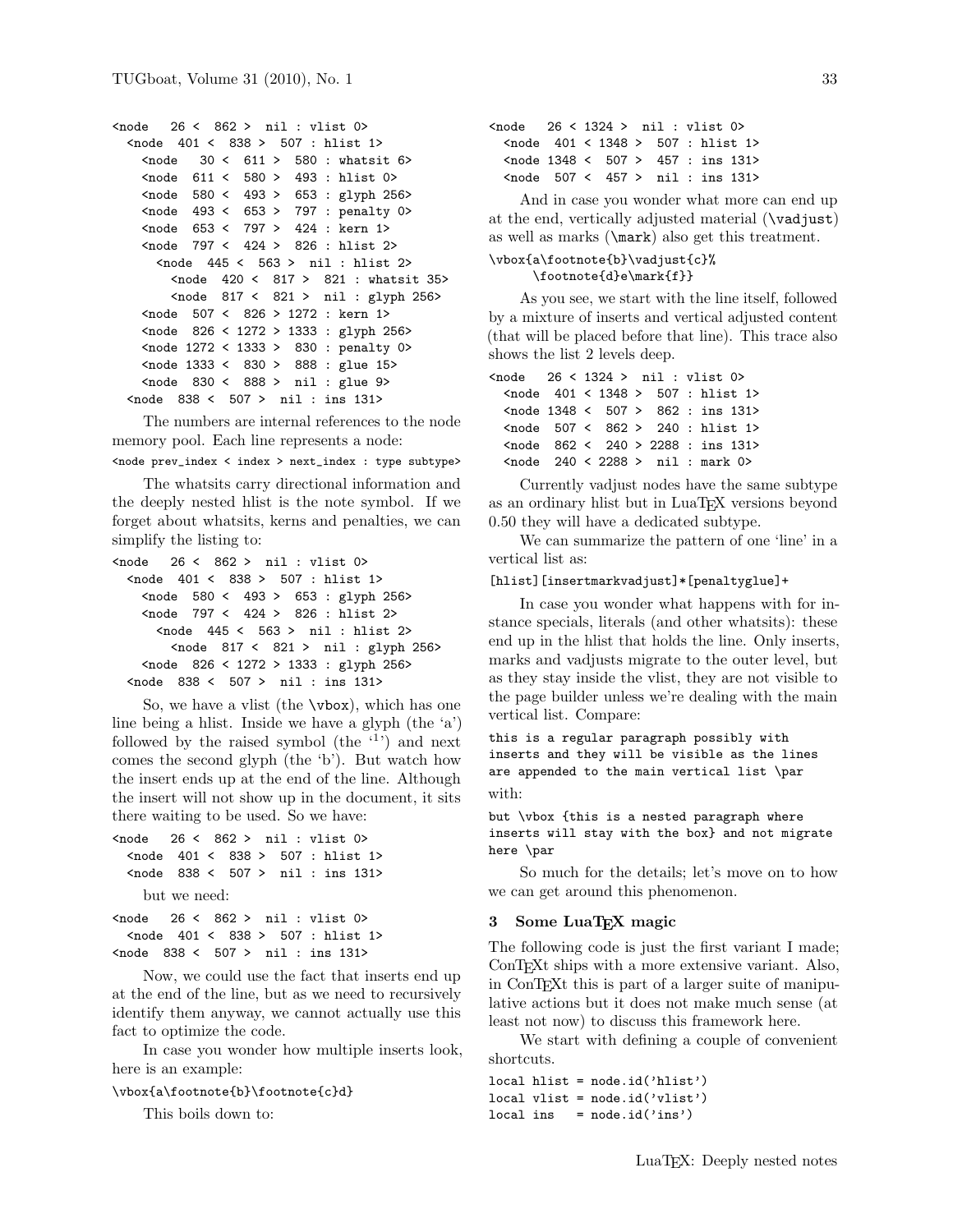We can write a more compact solution but splitting up the functionality better shows what we're doing. The main migration function hooks into the callback build\_page. Unlike other callbacks that do phases in building lists and pages this callback does not expect the head of a list as argument. Instead, we operate directly on the additions to the main vertical list which is accessible as tex.lists.contrib\_head.

#### local deal\_with\_inserts -- forward reference

```
local function migrate_inserts(where)
    local current = tex.lists.contrib_head
    while current do
        local id = current.id
        if id == vlist or id == hlist then
           current = deal_with_inserts(current)
        end
        current = current.next
    end
end
```

```
callback.register('buildpage_filter',
                  migrate_inserts)
```
So, effectively we scan for vertical and horizontal lists and deal with embedded inserts when we find them. In ConT<sub>E</sub>X<sub>t</sub> the migratory function is just one of the functions that is applied to this filter.

We locate inserts and collect them in a list with first and last as head and tail and do so recursively. When we have run into inserts we insert them after the horizontal or vertical list that had embedded them.

```
local locate -- forward reference
```

```
deal_with_inserts = function(head)
   local h, first, last = head.list, nil, nil
    while h do
       local id = h.idif id == vlist or id == hlist then
          h, first, last = locate(h,first,last)
        end
       h = h.nextend
    if first then
        local n = head.next
       head.next = first
       first.prev = head
        if n then
            last.next = nn.prev = last
        end
       return last
    else
       return head
    end
end
```
The locate function removes inserts and adds them to a new list, that is passed on down in recursive calls and eventually is returned back to the caller.

```
locate = function(head,first,last)
 local current = head
 while current do
   local id = current.id
   if id == vlist or id == hlist then
      current.list, first, last
         = locate(current.list,first,last)
     current = current.next
   elseif id == ins then
     local insert = current
     head, current = node.remove(head,current)
     insert.next = nil
     if first then
        insert.prev = last
        last.next = insert
     else
        insert.prev = nil
        first = insert
      end
     last = insert
   else
     current = current.next
   end
 end
 return head, first, last
```
end

As we can encounter the content several times in a row, it makes sense to mark already processed inserts. This can for instance be done by setting an attribute. Of course one has to make sure that this attribute is not used elsewhere.

```
if not node.has_attribute(current,8061) then
   node.set_attribute(current,8061,1)
    current = deal_with_inserts(current)
end
    Or integrated:
local has_attribute = node.has_attribute
local set_attribute = node.set_attribute
local function migrate_inserts(where)
 local current = tex.lists.contrib_head
 while current do
    local id = current.id
    if id == vlist or id == hlist then
      if has_attribute(current,8061) then
        -- maybe some tracing message
      else
        set_attribute(current,8061,1)
        current = deal_with_inserts(current)
      end
    end
    current = current.next
 end
end; callback.register('buildpage_filter',
```
migrate\_inserts)